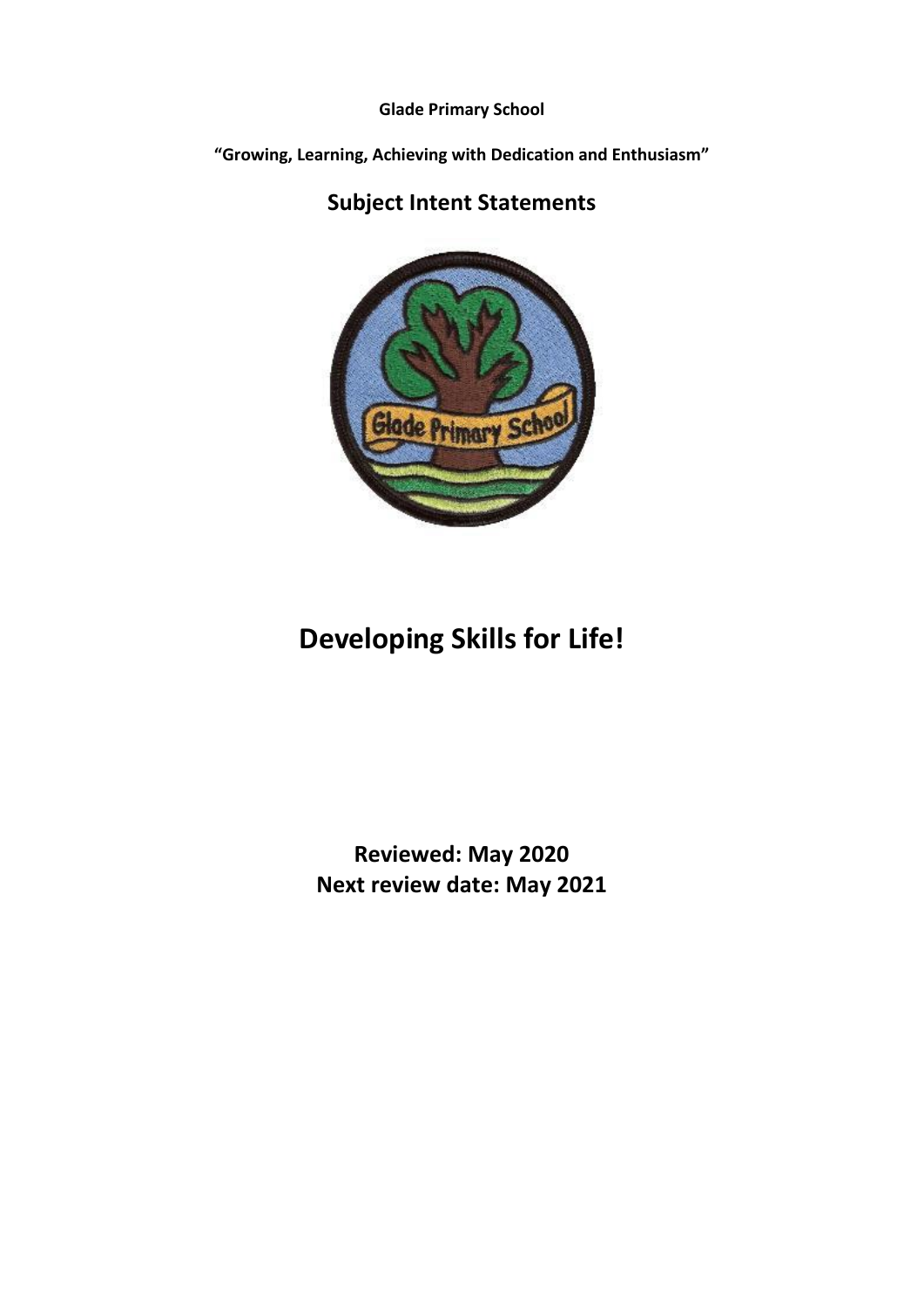# **Art & Design Technology**

We believe Art & Design Technology are vital parts of a broad and balanced curriculum. All staff are encouraged to utilise Art & Design Technology in rich and positive ways.

Art and Design gives children the opportunity to present their sense of vision through observation, experimentation and illustration. Through our progressive scheme of work and themed annual 'arts week', they are taught the skills and techniques in mark making, drawing, painting, print making, sculpture and textiles. Our pupils are given the opportunity to use their imagination with a wide range of media such as pencil, paint, ink, fabric, clay, paper, wood and recycled materials.

Manipulative skills are developed as well as an awareness of colour, texture, design and dimension. Children study the work and techniques of a range of diverse artists and research art forms from other cultures.

In Design technology children are taught to use tools correctly and safely to combine their designing and making skills alongside their knowledge and understanding in order to construct products that satisfy needs and challenges.

Children are encouraged to critically evaluate their own work and that of others in order to learn from their experiences. We are very proud of our Art & Design Technology work at Glade Primary and present our efforts in our annual exhibition in the summer term.

# **Computing**

Our computing curriculum is designed to equip children with skills and understanding to live in a technological world. We have a discreet timetable for the development of ICT skills and promote the use of creating transferable skills across subjects. Sessions are taught by a specialist teacher in KS2 and all teachers use 'Switched On' (scheme of work) to support the teaching, planning and assessment across all year groups. The children develop their skills, with the use of laptops and other hardware such as cameras and iPads. ICT starts as early as Nursery and Reception with mouse control, keyboard skills, saving and printing work.

They also become familiar with some software programmes use in school and also create a home school link. Both KS1 and KS2 use the internet to carry out research, however KS2 progress to more complex skills such as data analysis, programming and coding. This includes being able to use a variety of computer software and coding programmes with an ongoing emphasis on the importance of Online Safety for all year groups.

The impact of our ICT curriculum will enable our children to leave school as young computer literates and be creative thinkers, particularly in terms of applying ICT to present their work in a range of ways. As well as use the knowledge to select programmes for different purpose, children will become confident with using computational vocabularies and be able to use this in their everyday lives. Through the teaching of internet safety, children will become aware of the risks and consequences involved, and be able to seek support from the appropriate places.

# **Geography**

It is our intent for the Geography element of our school curriculum, to inspire pupils with a curiosity and fascination about the world and its people that will remain with them for the rest of their lives. We use the Learning Challenge Curriculum to ensure that children develop a range of deep transferable skills. Our teaching should equip pupils with knowledge about diverse places, people, resources and natural and human environments, together with a deep understanding of the Earth's key physical and human processes. As pupils progress, their growing knowledge about the world should help them to deepen their understanding of the interaction between physical and human processes, and of the formation and use of landscapes and environments. At Glade, we enable children to develop into global citizens, who understand their role in the world (UNICEF Rights) and how their actions have an impact on the world (Conservation Project: Clean Air Project). We want our children to deepen their understanding of the interaction between physical and human processes and how this affects landscapes and environments. Emphasis is placed on investigative learning opportunities to help children gain a coherent knowledge of understanding of each unit of work covered throughout the school. Our geography lessons will help children to develop a sense of identity and promotes responsible citizenship.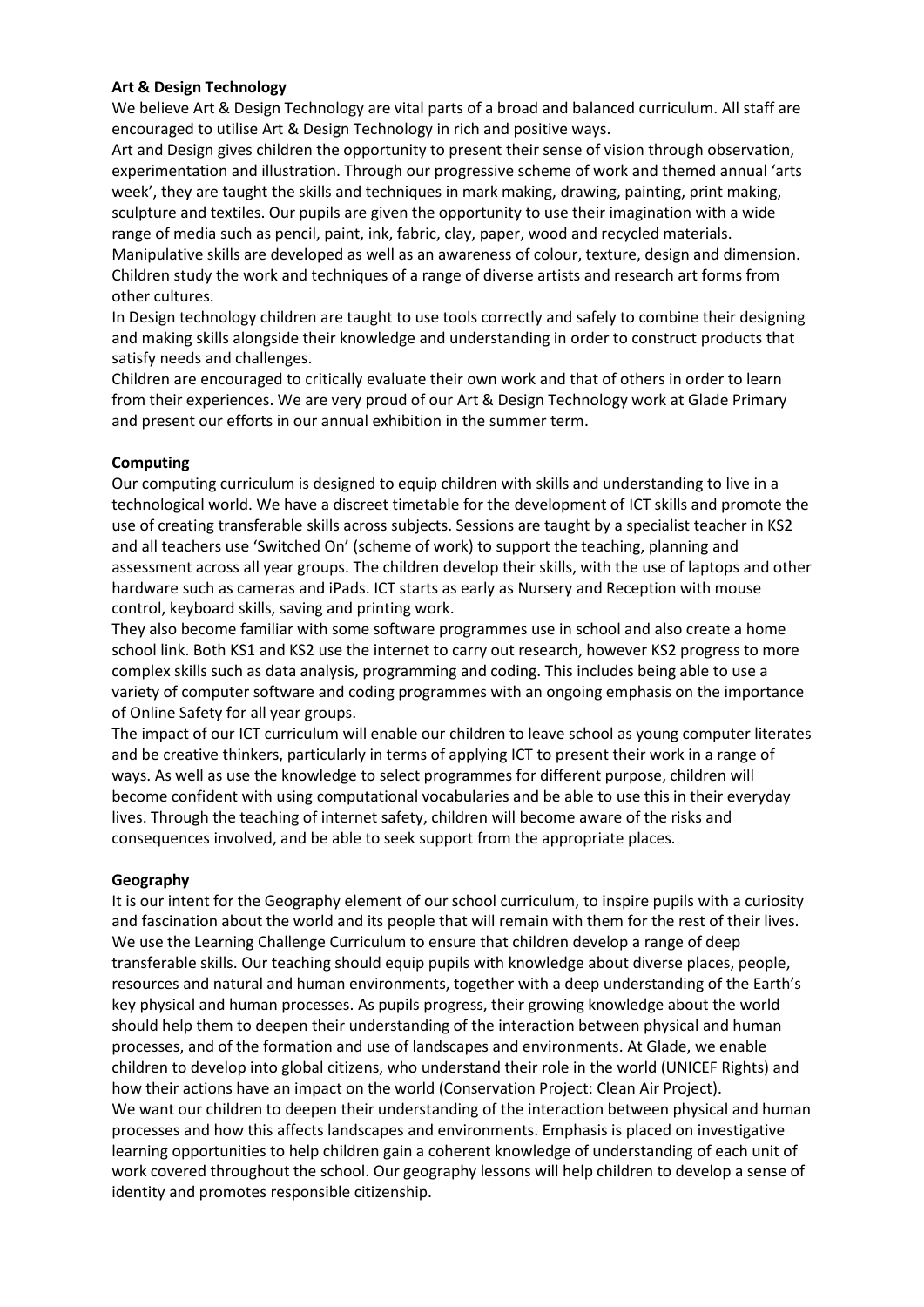# **History**

Through our History Curriculum at Glade, we are passionate about our children being: curious about the past, gaining a secure knowledge and understanding of Britain's past and that of the wider world, becoming critical thinkers and understanding the process of change. Our History curriculum teaches our children to appreciate the diversity of societies and to understand their own identity. These skills are embedded within history lessons and developed throughout their journey of the history curriculum through deeper learning. By the end of their primary education, our children will have a chronological understanding of British history from Stone Age to present day. They will be able to draw comparisons and make connections between different time periods and their own lives through their understanding of world history such as the ancient civilisations of Greece. We strive to create a supportive and collaborative ethos for learning by providing investigative learning opportunities. Emphasis is beginning to be placed on analytical thinking which helps children gain a coherent knowledge and understanding of Britain's past and that of the wider world.

# M**odern Languages**

Our vision is for all pupils to become lifelong language learners.

The focus language at Glade is French, although, the choice of language is secondary to the nurturing of confidence, enthusiasm and a love of languages. Through cross-curricular and positive language learning experiences, we aim to facilitate the development of effective and transferable language learning skills that will provide a gateway to the wider world.

Our aim is to be able to remove any barriers to learning. To achieve this, consultations *(customer satisfaction surveys)* with our pupils are invaluable in ensuring all our learners are immersed in stimulating teaching and learning activities which capture their imagination and interest, whatever their social background or ability.

Through feedback from secondary schools and the attainment of our pupils when they leave primary school we are confident our learners become responsible and effective contributors to a changing world with an understanding and appreciation of cu At Glade Primary our aim is to instil a love, knowledge and skill of music and musicianship that children can carry with them all of their lives. Music education brings together intellect and feeling and enables personal expression, reflection and emotional development.

# **Mathematics**

The intent of our mathematics curriculum is to design a curriculum, which is accessible to all and will maximise the development of every child's ability and academic achievement. We deliver lessons that are creative and engaging. We want children to make rich connections across mathematical ideas to develop fluency, mathematical reasoning and competence in solving increasingly sophisticated problems. We intend for our pupils to be able to apply their mathematical knowledge to science and other subjects. We want children to realise that mathematics has been developed over centuries, providing the solution to some of history's most intriguing problems. We want them to know that it is essential to everyday life, critical to science, technology and engineering, and necessary for financial literacy and most forms of employment. As our pupils progress, we intend for our pupils to be able to understand the world, have the ability to reason mathematically, have an appreciation of the beauty and power of mathematics, and a sense of enjoyment and curiosity about the subject.

The aims of our Mathematics curriculum are that all learners become fluent in the fundamentals of mathematics, including through varied and frequent practice with increasingly complex problems over time, so that pupils develop conceptual understanding and the ability to recall and apply knowledge rapidly and accurately.

They should be able to reason mathematically by following a line of enquiry, conjecturing relationships and generalisations, and developing an argument, justification or proof using mathematical language.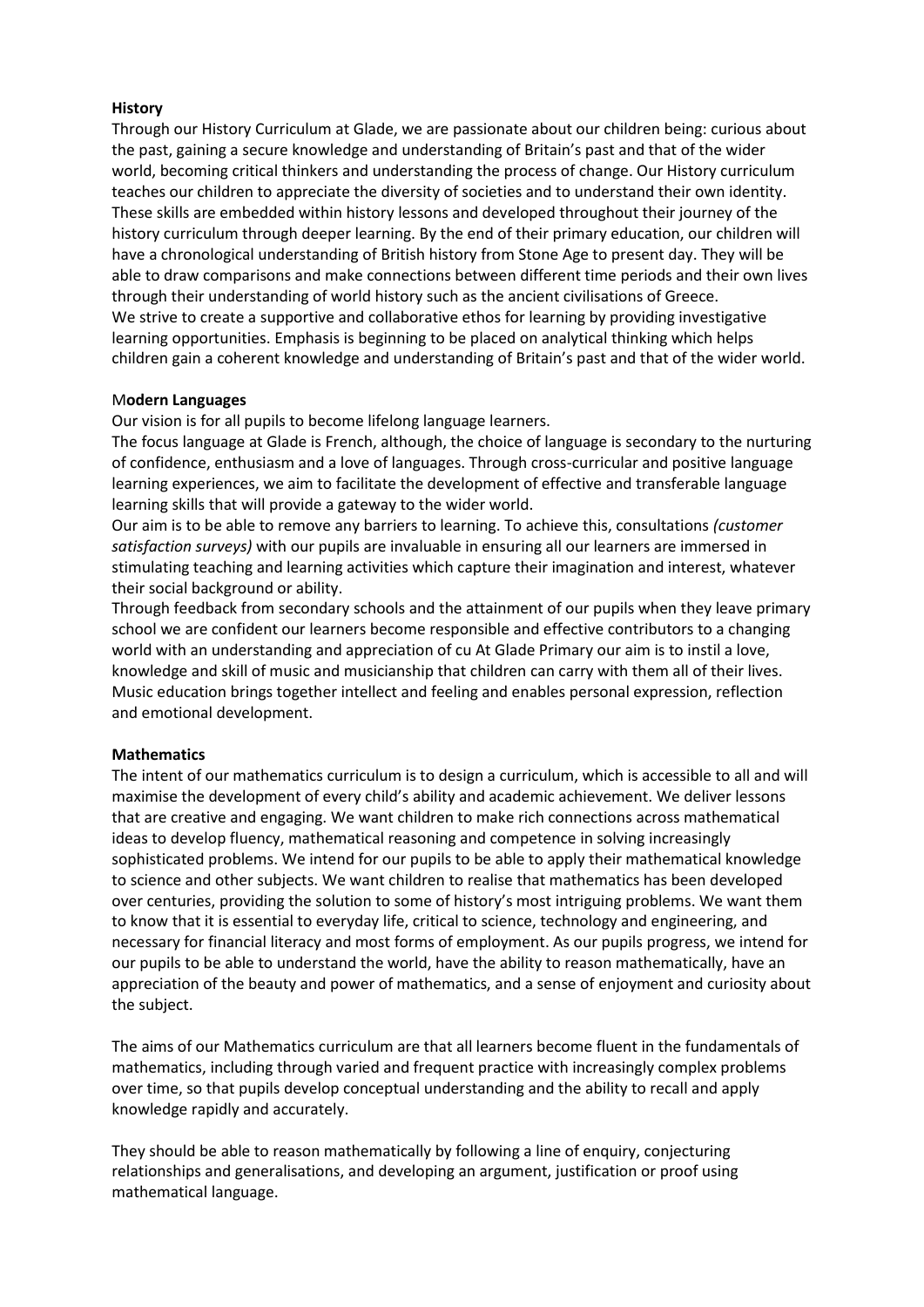In addition to this we expect them to be able to solve problems by applying their mathematics to a variety of routine and non-routine problems with increasing sophistication, including breaking down problems into a series of simpler steps and persevering in seeking solutions.

As a Money Sense accredited school we also aim to ensure that our learners have a good understanding of everyday spending, saving and budgeting skills, as well as financial security and safety.

The impact of our Mathematics curriculum is that by the end of each learning journey, the vast majority of pupils have sustained mastery of the content, that is, they show a good recall and fluency. This means that they are able to use what they have learnt across other learning areas. Some pupils will have a greater depth of understanding. We track carefully to ensure pupils are on track to reach the expectations. We also believe that pupil voice is a very useful tool for assessment. By asking pupils questions such as what they enjoyed and what they learnt, we are able to view the impact of their learning experiences. EYFS and end of Key Stage data is available to view on the results page of our website.

#### **Music**

Our Music curriculum is designed to progressively develop children skills in all areas of music. They will use their voices expressively in songs from around the world and in a variety of musical styles. Pupils will also be taught to play a variety of instruments and are encouraged to play together in ensemble groups.

Music lessons are cross curricular and support deep transferable skills as well as learning and understanding in a range of many other subjects including literacy and numeracy.

We encourage children to focus on the work of great musicians across a variety of genres and periods of history for inspiration and exploration, and to build up a repertoire of techniques and approaches that they can apply in their own compositions.

We also have a varied programme of extra-curricular activities to develop children's love and skills and musicianship. These are apparent in consistent attendance at clubs and pupil voice.

# **Oracy (Speaking and Listening)**

Intent- We believe in Oracy as curriculum rather than pedagogy. We teach our pupils to speak clearly, to convey their ideas fluently and confidently and to ask and answer questions. We encourage children to consider audience and purpose when speaking and so provide a range of speaking experiences and opportunities. Spoken language is at the core of all aspects of our curriculum.

Implementation- Speaking opportunities are built into planning for all subjects. Children regularly work in pairs and mixed ability groups to discuss aspects of their work and report on their learning and the opinions of others. Staff model and teach pupils to speak clearly, to convey ideas fluently and to ask questions. Vocabulary is developed systematically and is reinforced using cross- curricular themes.

Impact- Pupils have a strong general and subject specific vocabularies and are confident speakers. They are able to express themselves and ask relevant questions to demonstrate and advance their learning across the curriculum.

# **Physical Education**

Our high-quality physical education curriculum inspires all pupils to succeed and excel in sport and other physically demanding activities. It teaches core skills and builds on these, allowing children to apply their knowledge in competitive sport both in and out of school and evaluate their performance. We provide many opportunities over the course of an extended school day for pupils to be physical in a way which supports their health and fitness and helps to embed values such as fairness and respect.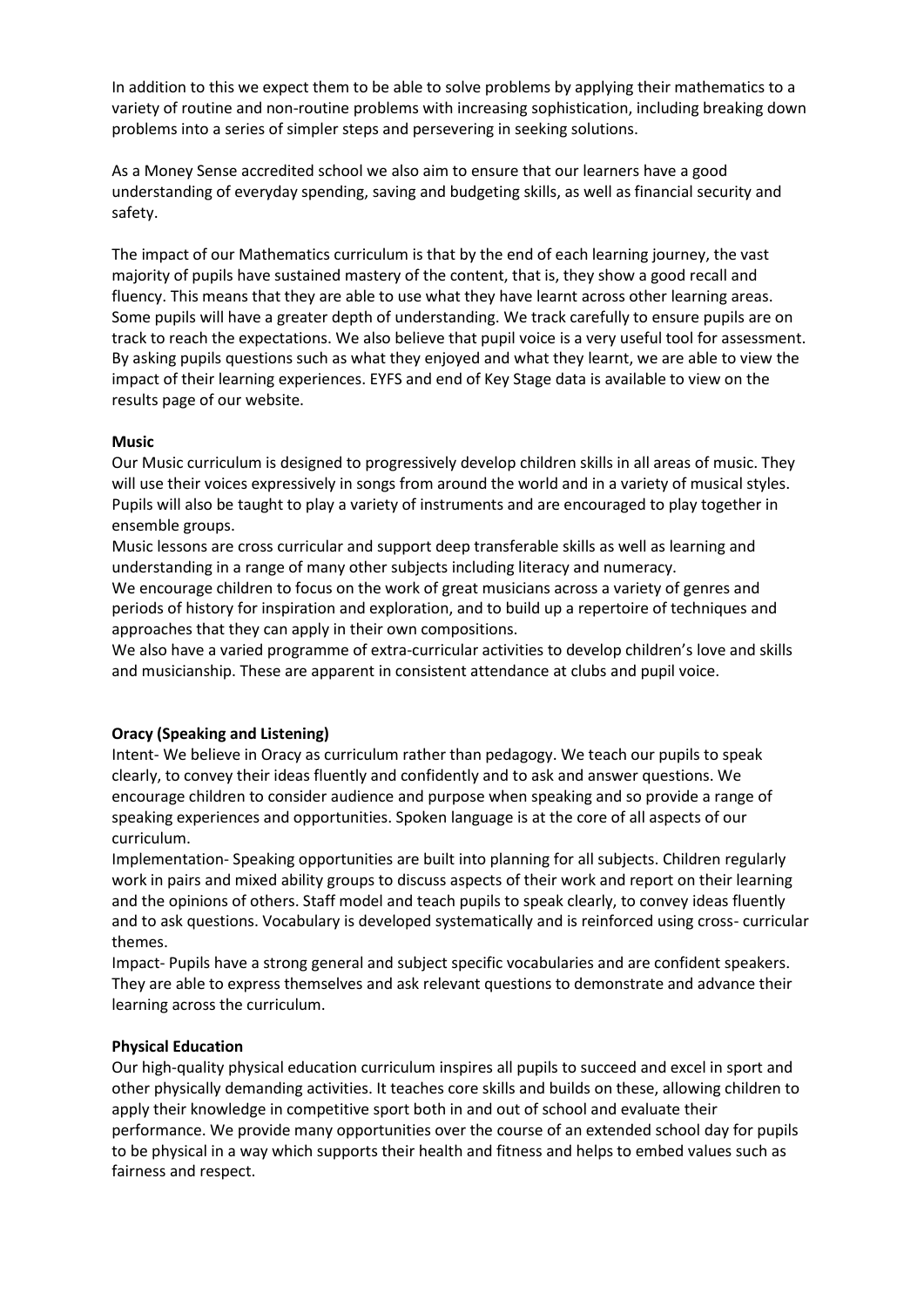An active lifestyle is also promoted through our travel plan, as evidenced through our acquirement of a TfL STARS silver award.

We use lessons from the Rising Stars Champions scheme of work as well as the use of specialised coaches across all year groups. These, as well as regular attendance on PE courses and staff INSETs, support the professional development and skills of teachers.

The impact of PE is seen through pupil interviews, teacher/coach evaluations, data regarding active travel to and from school, attendance at clubs and from performance in competitions.

#### **Reading**

Intent- We aim to develop a love of books and reading from the beginning of child's learning journey with us and value the role of parents as partners in this vital task. Our pupils are encouraged to read for pleasure and read widely. We hear our children read regularly both individually and in groups. We also value reading for its impact on vocabulary development and comprehension skills. Implementation- Children are heard reading both individually and in groups regularly. Guide Group Reading sessions are carefully planned and questioning is used to assess and extend children's learning. Guided Group Reading sessions expose children to a wide range of texts including fiction, non-fiction, classic and contemporary literature. Guided reading sessions also develop comprehension skills. Parents are given clear expectations about reading, have access to our library (which has a large stock of dual language texts) and are able to attend parent training and skill sharing sessions.

Impact- Pupil voice shows children enjoy reading for pleasure and use school library facilities regularly. Children understand and can answer questions on the texts that they read. Pupil progress can be seen through termly and year end data.

#### **Science**

As one of the core subjects taught in Primary Schools, we give the teaching and learning of Science the prominence it requires. At Glade Primary School we aim to recognise the importance of Science in every aspect of daily life

Our curriculum is aimed at increasing pupils' knowledge and understanding of our world, and with developing skills associated with Science that allow children to explore the world around them. We endeavour to teach children those transferable skills that enable them to reach other areas of the curriculum by providing opportunities for critical evaluation of evidence and at the same time try to use scientific learning to help support basic skills such as data handling and explanation. Science allows the natural curiosity of the child to develop and we aim to promote this discovery whilst allowing children to use and respect the world around them: both the physical environment and the living organisms. We encourage outdoor learning where possible by using the woodland areas at Glade and other outdoor spaces in the local area.

At Glade Primary School our science teaching offers opportunities for children to develop scientific knowledge and conceptual understanding through the specific topics covered. Through the use of varied teaching methods we hope that our children will be equipped with the scientific knowledge required to understand the uses and implications of Science, today and for the future. Lessons include the use of a range of methods to communicate their scientific information and present it in a systematic, scientific manner, including I.C.T., diagrams, graphs and charts. We expect the children to develop a respect for the materials and equipment they handle with regard to their own, and other children's safety.

All our year groups use the National Curriculum to provide a structure and skill development for the science curriculum being taught across the school.

We strive to ensure that the impact of the Science curriculum we provide will give children the confidence and motivation to continue to further develop their skills into the next stage of their education and life experiences. This confidence is displayed through our annual science week and science fair. Assessment of these skills are also evidenced using both individual class books and class learning journals.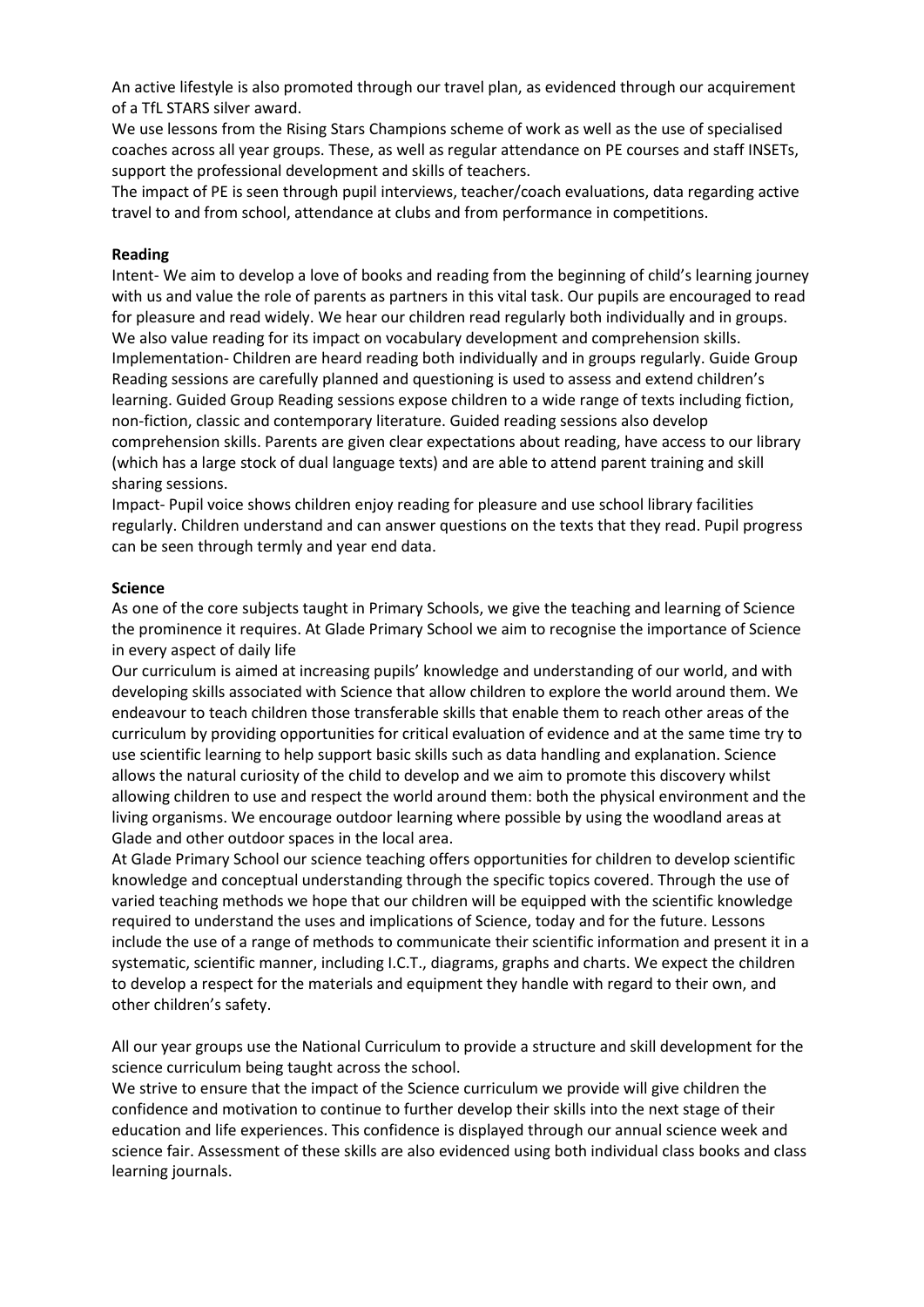#### **Writing and Grammar**

Intent: The overarching aim for teaching writing is to promote high standards of language and literacy by equipping pupils with a strong command of the written word, and to develop their love of literature through widespread reading for enjoyment. Pupils are taught to acquire a wide range of sophisticated vocabulary, an understanding of grammar and knowledge of linguistic conventions for writing. We develop writing skills so that our pupils have the stamina and ability to write at or above the age expected standard.

Implementation: To support children in developing as independent writers, we provide a wide range of activities, including drama and role play, use of film and imagery, modelled, shared and guided writing, peer/self-editing and discussion. We use talk for writing to encourage pupils to express their ideas, exchange ideas and develop and use sophisticated vocabulary. The understanding of grammar and knowledge of linguistic conventions for writing is developed, which then provides opportunities for writing for purpose and audience, along with encouraging pupils to see themselves as authors. In addition, pupils are taught how to plan, revise and evaluate their writing. We promote the status of written work by providing opportunities for children's writing to be published and read by real audiences.

Pupils also learn the correct grammatical terms in English and that these terms are integrated within teaching. Handwriting sessions are taught explicitly and also incorporated into English lessons. A range of extra activities are used to promote literacy within the school including World Book Day, National Poetry Day and author visits.

Impact: Children develop a pupil voice and are able to articulate their ideas clearly. They have a real love for writing and enjoy writing for different purposes and a range of audiences. Through end of year data and evidence of work in books, a high quality range of purposeful writing will be shown.

#### *Outdoor Learning*

The positive memories and lasting benefits of outdoor learning opportunities impact academic achievement, new skills, personal and social development, care for the environment, wellbeing and mental health.

At Glade we teach outdoor learning so that children have hands on experiences through which they develop their understanding and application of our school values and successful learning skills. All outdoor learning is planned around the curriculum currently being studied, which gives depth, enrichment and an outdoor perspective for our children. We want children to have the opportunity to be able to explore and learn outside throughout the year, experiencing the seasons and changing nature around them.

We recognise that many of our children do not get the equal opportunities outside school to experience the outdoors and nature. This is why outdoor learning is being promoted as part of our curriculum.

We teach the National Curriculum, supported by a clear skills and knowledge progression. Outdoor learning is planned to enrich and enhance the children's in-school learning experiences. Children also have opportunities to learn specific outdoor skills which link closely to successful learning/learning to learn. For example, exploring local and school environments and the local flora and fauna; this teaches them respect for the environment, themselves and others; working within safe boundaries which they learn to recognise and manage themselves; self-regulation - all this works supports and promotes the rights of a child.

Outdoor learning takes place on our school grounds as well as local woods and surrounding area.

#### Impact

By the time children leave our school they will: